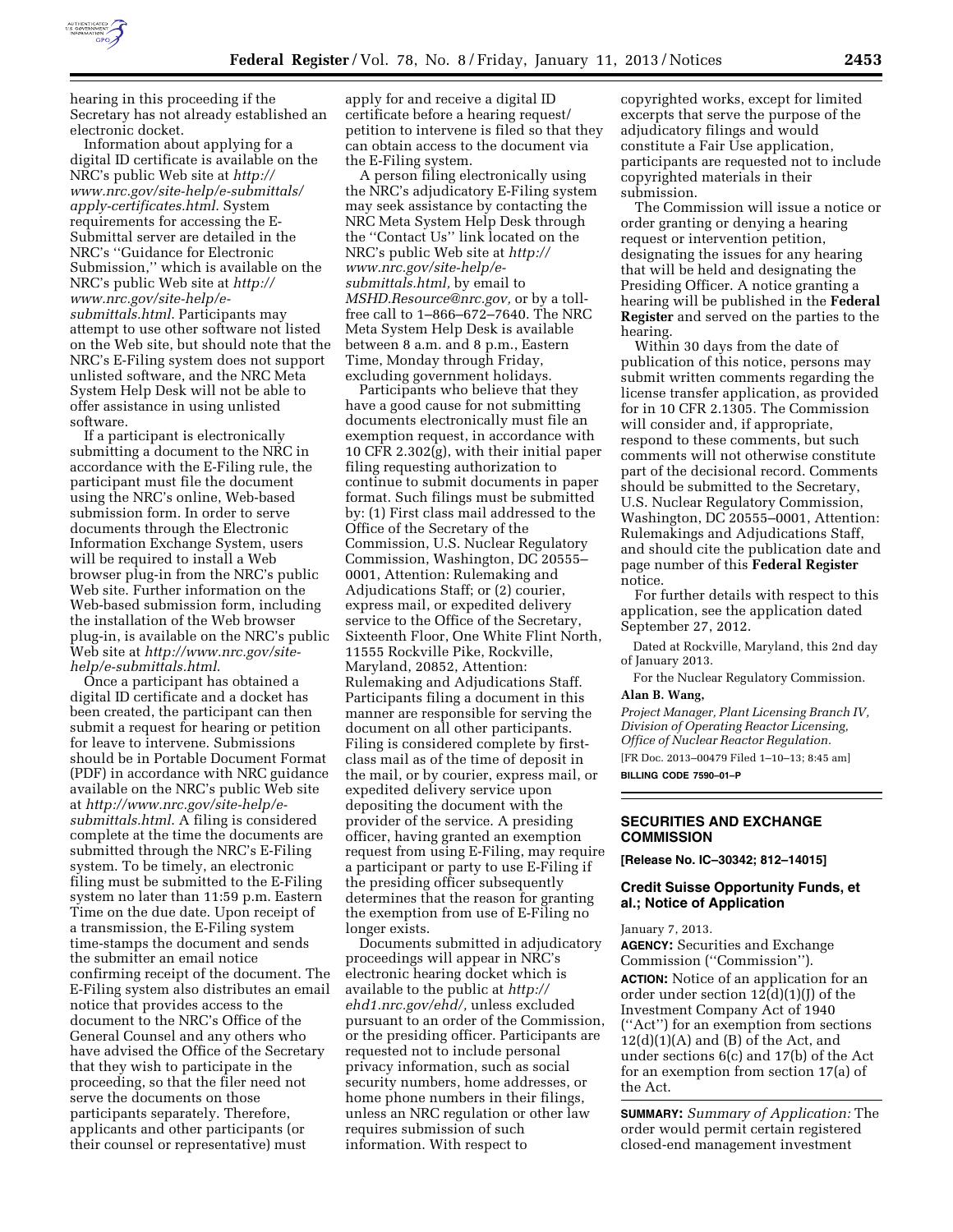companies to acquire shares of registered open-end management investment companies that are within the same group of investment companies.

*Applicants:* Credit Suisse Opportunity Funds (''Opportunity Funds''), Credit Suisse Commodity Strategy Funds (''Commodity Strategy Funds''), Credit Suisse High Yield Bond Fund (''High Yield Bond Fund''), Credit Suisse Asset Management Income Fund, Inc. (''Income Fund''); Credit Suisse Asset Management, LLC (''Adviser''), and Credit Suisse Securities (USA) LLC (''CSSU'').1

**DATES:** *Filing Dates:* The application was filed on March 15, 2012, and amended on August 23, 2012, December 14, 2012, January 3, 2013, and January 4, 2013.

*Hearing or Notification of Hearing:* An order granting the application will be issued unless the Commission orders a hearing. Interested persons may request a hearing by writing to the Commission's Secretary and serving applicants with a copy of the request, personally or by mail. Hearing requests should be received by the Commission by 5:30 p.m. on February 1, 2013 and should be accompanied by proof of service on applicants, in the form of an affidavit, or for lawyers, a certificate of service. Hearing requests should state the nature of the writer's interest, the reason for the request, and the issues contested. Persons who wish to be notified of a hearing may request notification by writing to the Commission's Secretary.

**ADDRESSES:** Secretary, U.S. Securities and Exchange Commission, 100 F Street NE., Washington DC 20549–1090; Applicants, c/o Joanne Doldo, Esq., Credit Suisse Asset Management, LLC, One Madison Avenue, New York, NY 10010.

### **FOR FURTHER INFORMATION CONTACT:**

Courtney S. Thornton, Senior Counsel, at (202) 551–6812 or David P. Bartels, Branch Chief, at (202) 551–6821 (Division of Investment Management, Office of Investment Company Regulation).

**SUPPLEMENTARY INFORMATION:** The following is a summary of the application. The complete application may be obtained via the Commission's Web site by searching for the file number, or for an applicant using the Company name box, at *[http://](http://www.sec.gov/search/search.htm)* 

*[www.sec.gov/search/search.htm,](http://www.sec.gov/search/search.htm)* or by calling (202) 551–8090.

#### **Applicants' Representations**

1. Opportunity Funds and Commodity Strategy Funds are organized as Delaware statutory trusts. Each is an open-end management investment company registered under the Act and is comprised of separate series that pursue distinct investment objectives and strategies.

2. The High Yield Bond Fund is organized as a Delaware statutory trust. The Income Fund (together with the High Yield Bond Fund, the ''Applicant Investing Funds'') is organized as a Maryland corporation. Each Applicant Investing Fund is registered under the Act as a closed-end management investment company. The Applicant Investing Funds invest or will invest in a variety of debt and/or equity securities or other financial instruments in accordance with their respective investment objectives and policies.

3. The Adviser, a Delaware limited liability company, is registered as an investment adviser under the Investment Advisers Act of 1940, and serves as the investment adviser to each of the existing Funds (as defined below). The Adviser is a wholly owned subsidiary of CSAM Americas Holding Corp., a holding company that is ultimately wholly owned by Credit Suisse Group. CSSU, a Delaware limited liability company, is a broker-dealer registered under the Securities Exchange Act of 1934. CSSU serves as principal underwriter and distributor for the shares of the Underlying Funds. CSSU is a wholly owned subsidiary of Credit Suisse (USA), Inc., a holding company that is ultimately wholly owned by Credit Suisse Group.

4. Applicants state that each of the Investing Funds (as defined below) would like the flexibility to invest, subject to and consistent with its investment objectives, policies, and restrictions, in the Underlying Funds in excess of the limits set out in sections  $12(d)(1)(A)$  and  $(B)$  of the Act. Accordingly, Applicants seek an order of the Commission pursuant to Section  $12(d)(1)(J)$  of the Act, granting an exemption from Sections  $12(\bar{d})(1)(A)$ and (B) of the Act, and under Sections 6(c) and 17(b) of the Act, granting an exemption from Section 17(a) of the Act, to the extent necessary to permit (a) each of the Applicant Investing Funds to purchase shares of Opportunity Funds or Commodity Strategies Funds or their series (the ''Underlying Funds'') and (b) the Underlying Funds to sell their shares to, and redeem their shares from, the Applicant Investing Funds.

5. Applicants request that the relief also apply to any future registered closed-end management investment company advised by the Adviser or any entity controlling, controlled by, or under common control with the Adviser (together with the Applicant Investing Funds, the ''Investing Funds'') that wishes to invest in a registered openend management investment company, or series thereof, that (a) is advised by the Adviser or any entity controlling, controlled by, or under common control with the Adviser, and (b) is part of the same ''group of investment companies,'' as defined in section  $12(d)(1)(G)(ii)$  as the Investing Funds (included in the term ''Underlying Funds''). The Investing Funds and the Underlying Funds are referred to herein as the ''Funds.''

6. The Adviser believes that it may, from time to time, be more efficient for the Investing Funds to gain exposure to particular investment styles and/or asset classes by investing in one or more Underlying Funds. In particular, applicants note that if the total amount of an Investing Fund's desired exposure to a particular investment style or asset class is small, an investment in an Underlying Fund may enable an Investing Fund to obtain such exposure on a significantly more diversified basis than would be possible through a direct investment in such securities.

7. An Underlying Fund may invest up to 25% of its assets in a wholly-owned and controlled subsidiary of the Underlying Fund, organized under the laws of the Cayman Islands or another non-U.S. jurisdiction (a ''Cayman Subsidiary'') in order to invest in commodity-related instruments and certain other instruments. The Adviser will serve as the investment adviser to both such Underlying Fund and Cayman Subsidiary. The Cayman Subsidiary is created for the purpose of assuring that the Underlying Fund continues to qualify as a regulated investment company for U.S. federal income tax purposes.

### **Applicants' Legal Analysis**

### *A. Section 12(d)(1) of the Act*

1. Section 12(d)(1)(A) provides that no registered investment company may acquire securities of another investment company if such securities represent more than 3% of the acquired company's outstanding voting stock, more than 5% of the acquiring company's total assets, or if such securities, together with the securities of other investment companies, represent more than 10% of the acquiring company's total assets. Section

<sup>1</sup>Each Fund (as defined below) that currently intends to rely on the requested order is named as an applicant. Any Fund that relies on the order in the future will do so only in accordance with the terms and conditions contained in the application, as amended.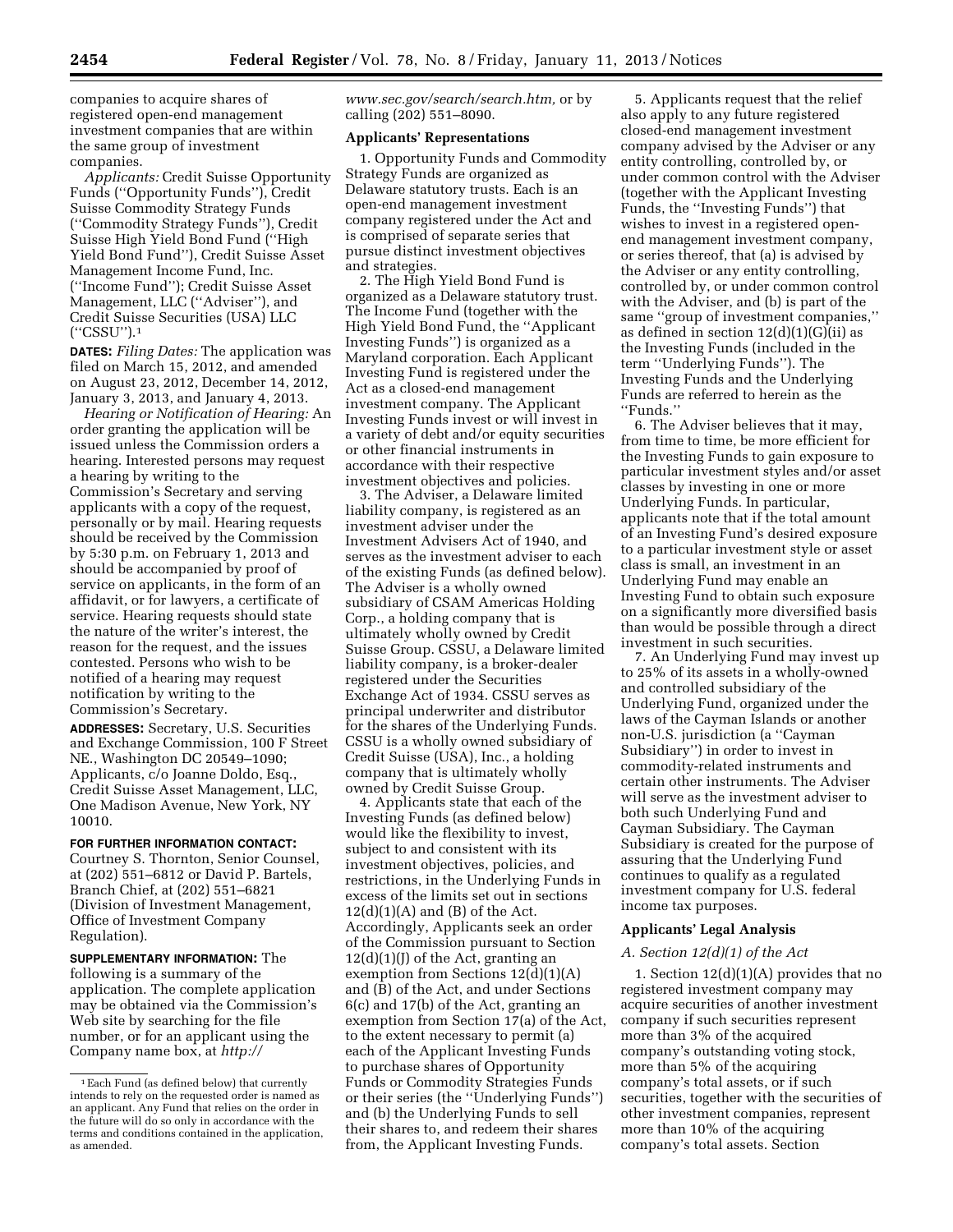12(d)(1)(B) provides that no registered open-end investment company, its principal underwriter or any broker or dealer may sell the company's securities to another investment company if the sale will cause the acquiring company to own more than 3% of the acquired company's voting stock or cause more than 10% of the acquired company's voting stock to be owned by investment companies.

2. Section 12(d)(1)(G) of the Act provides, in relevant part, that section  $12(d)(1)$  will not apply to the securities of a registered open-end investment company purchased by another registered open-end investment company, if: (a) The acquiring company and the acquired company are part of the same group of investment companies; (b) the acquiring company holds only securities of acquired companies that are part of the same group of investment companies, government securities and short-term paper; (c) the aggregate sales loads and distribution-related fees of the acquiring company and the acquired company are not excessive under rules adopted pursuant to section 22(b) or section 22(c) of the Act by a securities association registered under section 15A of the Exchange Act or by the Commission; and (d) the acquired company has a policy that prohibits it from acquiring securities of registered open-end management investment companies or registered unit investment trusts in reliance on section 12(d)(1)(F) or  $(G)$  of the Act. Section  $12(d)(1)(G)(ii)$ defines a ''group of investment companies'' as ''any 2 or more registered investment companies that hold themselves out to investors as related for purposes of investment and investor services.'' Applicants state that they may not rely on section 12(d)(1)(G) because the Investing Funds are closedend management investment companies.

3. Section  $12(d)(1)(I)$  of the Act provides that the Commission may exempt any person, security, or transaction from any provision of section  $12(d)(1)$ , if the exemption is consistent with the public interest and the protection of investors. Applicants seek an exemption under section 12(d)(1)(J) to permit the Investing Funds to acquire shares of Underlying Funds, and Underlying Funds to sell their shares to the Investing Funds, beyond the limits in sections  $12(d)(1)(A)$  and  $(B)$ 

4. Applicants state that the proposed arrangement will not raise the policy concerns underlying sections  $12(d)(1)(A)$  and  $(B)$ , including undue influence by a fund of funds over

underlying funds, excessive layering of fees, and overly complex fund structures. Accordingly, applicants believe that the requested exemption is consistent with the public interest and the protection of investors.

5. Applicants contend that the proposed arrangement will not result in undue influence by an Investing Fund over an Underlying Fund because the Investing Fund and the Underlying Fund will be advised by the Adviser or an entity controlling, controlled by, or under common control with the Adviser, and will be part of the same group of investment companies. Applicants state that the Commission, and Congress in the enactment of section 12(d)(1)(G), have recognized that fund of funds arrangements that involve funds in the same group of investment companies may not present the same concerns regarding control of one fund by another.2

6. Applicants do not believe that the proposed arrangement will involve excessive layering of fees. With respect to investment advisory fees, applicants state that, before approving any investment advisory contract under section 15 of the Act, the board of trustees or directors of each Investing Fund, including a majority of the trustees who are not ''interested persons'' (as defined in section 2(a)(19) of the Act) of the Investing Fund, will find that advisory fees, if any, charged under the advisory contract are based on services provided that are in addition to, rather than duplicative of, services provided pursuant to any Underlying Fund's advisory contract.

7. In addition, applicants state that any sales charges and/or service fees charged with respect to shares of an Investing Fund will not exceed the limits applicable to a fund of funds set forth in NASD Conduct Rule 2830.3 Applicants state that, although investors may incur brokerage commissions in connection with market purchases of the Investing Funds' shares, these commissions will not differ from commissions otherwise incurred in connection with the purchase or sale of comparable securities.

8. Applicants contend that the proposed arrangement will not create an overly complex fund structure. Applicants state that no Underlying Fund will acquire securities of any investment company or company

relying on section  $3(c)(1)$  or  $3(c)(7)$  of the Act in excess of the limits of section  $12(d)(1)(A)$ , except to the extent that such Underlying Fund receives securities of another investment company as a dividend or as a result of a plan or reorganization of a company (other than a plan devised for the purpose of evading section 12(d)(1) of the Act), acquires, or is deemed to have acquired, the securities pursuant to exemptive relief from the Commission permitting such Underlying Fund to (a) acquire securities of one or more affiliated investment companies or companies relying on section 3(c)(1) or 3(c)(7) for short-term cash management purposes, or (b) engage in interfund borrowing and lending transactions, or invests in a Cayman Subsidiary that is a wholly-owned and controlled subsidiary of the Underlying Fund. Further, no Cayman Subsidiary will acquire securities of any other investment company or company relying on section  $3(c)(1)$  or  $3(c)(7)$  of the Act other than money market funds that comply with rule 2a–7 for shortterm cash management purposes.

9. Applicants state that investments by an Underlying Fund in a Cayman Subsidiary also do not raise concerns about undue influence, layering of fees, and complex structures. Applicants represent that: (a) The Underlying Fund will be the sole and legal beneficial owner of its Cayman Subsidiary, which addresses concerns regarding pyramiding of voting control as a means of undue influence; (b) the Adviser will manage the investments of both the Underlying Fund and its Cayman Subsidiary, which addresses concerns over undue influence by the Adviser; and (c) there will be no inappropriate layering of fees and expenses as a result of an Underlying Fund investing in a Cayman Subsidiary. Applicants further represent that the financial statements of the Cayman Subsidiary will be consolidated with those of the Underlying Fund, if permitted by the applicable accounting standards. In addition, in assessing compliance with the asset coverage requirements under section 18(f) of the Act, an Underlying Fund will deem the assets, liabilities, and indebtedness of a Cayman Subsidiary in which the Underlying Fund invests as its own. Finally, the expenses of the Cayman Subsidiary will be included in the total annual fund operating expenses in the prospectus of the Underlying Fund.

### *B. Section 17(a) of the Act*

1. Section 17(a) of the Act generally prohibits purchases and sales of securities, on a principal basis, between

<sup>2</sup>Applicants assert that the omission of closedend funds from section 12(d)(1)(G) does not represent a determination by Congress that similar relief should not be provided to closed-end funds.

<sup>3</sup>Any references to NASD Conduct Rule 2830 include any successor or replacement FINRA Rule to NASD Conduct Rule 2830.